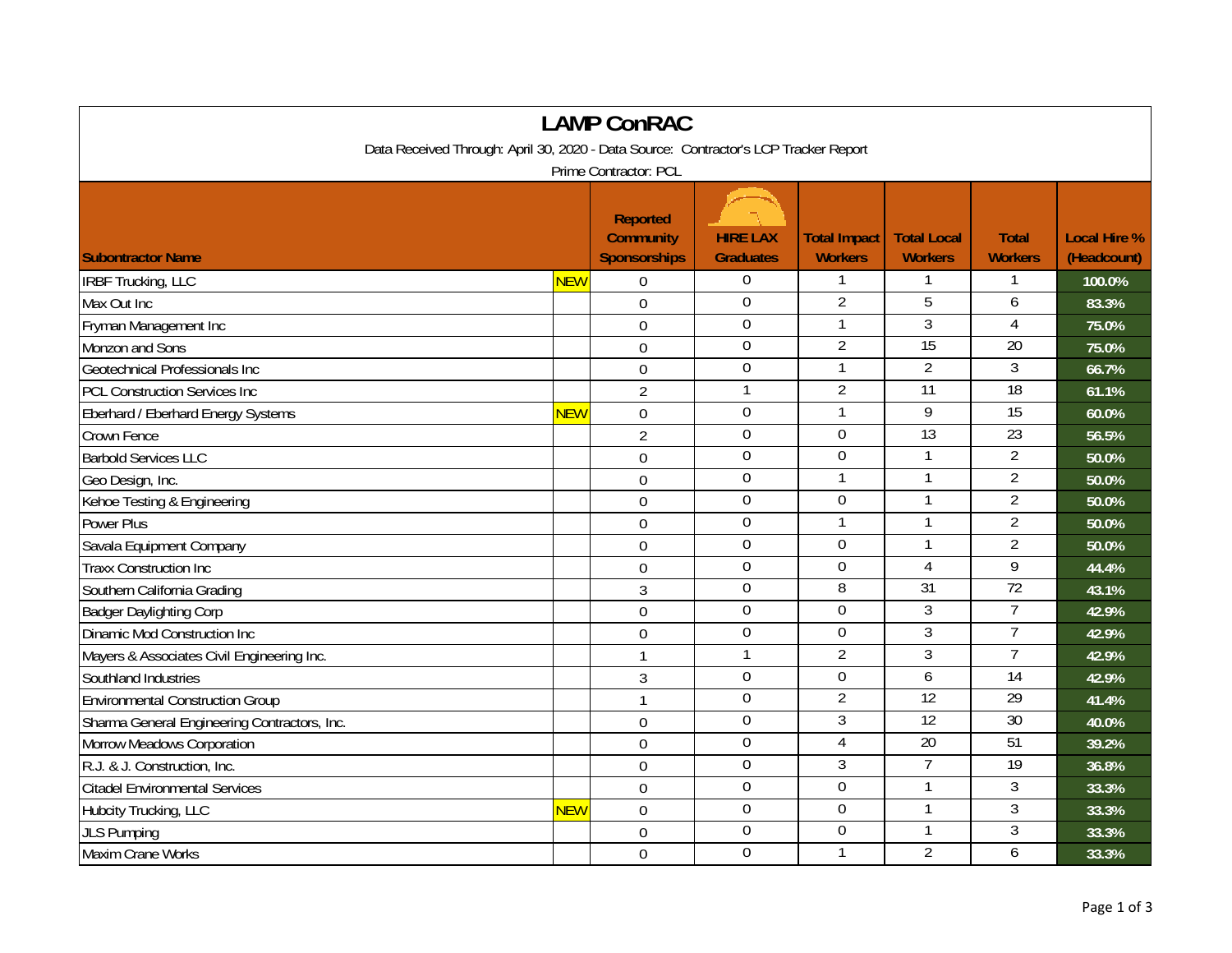| <b>LAMP ConRAC</b>                                                                   |                  |                                                            |                                     |                                       |                                      |                                |                                    |  |  |
|--------------------------------------------------------------------------------------|------------------|------------------------------------------------------------|-------------------------------------|---------------------------------------|--------------------------------------|--------------------------------|------------------------------------|--|--|
| Data Received Through: April 30, 2020 - Data Source: Contractor's LCP Tracker Report |                  |                                                            |                                     |                                       |                                      |                                |                                    |  |  |
| Prime Contractor: PCL                                                                |                  |                                                            |                                     |                                       |                                      |                                |                                    |  |  |
| <b>Subontractor Name</b>                                                             |                  | <b>Reported</b><br><b>Community</b><br><b>Sponsorships</b> | <b>HIRE LAX</b><br><b>Graduates</b> | <b>Total Impact</b><br><b>Workers</b> | <b>Total Local</b><br><b>Workers</b> | <b>Total</b><br><b>Workers</b> | <b>Local Hire %</b><br>(Headcount) |  |  |
| The JV Land Clearing Co Inc                                                          |                  | $\mathbf 0$                                                | $\overline{0}$                      | $\boldsymbol{0}$                      | $\overline{4}$                       | 12                             | 33.3%                              |  |  |
| <b>Western Paving Contractors</b>                                                    |                  | $\overline{0}$                                             | $\mathbf 0$                         | $\mathbf{1}$                          | 5                                    | $\overline{15}$                | 33.3%                              |  |  |
| Largo Concrete, Inc.                                                                 | <mark>NEW</mark> | 5                                                          | $\mathbf 0$                         |                                       | 13                                   | 40                             | 32.5%                              |  |  |
| Smith Emery Company                                                                  |                  | $\mathbf 0$                                                | $\boldsymbol{0}$                    | $\mathbf{1}$                          | $\overline{3}$                       | 10                             | 30.0%                              |  |  |
| Morley Construction Company                                                          |                  | 5                                                          | $\mathbf{1}$                        | $\overline{16}$                       | 52                                   | 178                            | 29.2%                              |  |  |
| Mike Zarp                                                                            |                  | $\overline{0}$                                             | $\mathbf 0$                         | 0                                     | $\overline{2}$                       | $\overline{7}$                 | 28.6%                              |  |  |
| Prieto Construction Company, Inc.                                                    |                  | $\overline{0}$                                             | $\boldsymbol{0}$                    | $\overline{0}$                        | $\overline{2}$                       | $\overline{7}$                 | 28.6%                              |  |  |
| Bryton Engineering and Grading, Inc. dba Premiere Engineering Grading Contractors    |                  | $\overline{0}$                                             | $\mathbf 0$                         | $\mathbf 0$                           | $\overline{4}$                       | $\overline{16}$                | 25.0%                              |  |  |
| Cascade Drilling                                                                     |                  | $\overline{0}$                                             | $\overline{0}$                      | $\mathbf 0$                           | $\mathbf{1}$                         | $\overline{4}$                 | 25.0%                              |  |  |
| <b>CMC Rebar West</b>                                                                | <b>NEW</b>       | $\overline{0}$                                             | $\overline{0}$                      | $\overline{0}$                        | $\overline{3}$                       | 12                             | 25.0%                              |  |  |
| Gonsalvez & Santucci dba Conco Pumping                                               |                  | $\mathbf 0$                                                | $\mathbf 0$                         | $\mathbf{1}$                          | $\mathbf{1}$                         | $\overline{4}$                 | 25.0%                              |  |  |
| Murray Company                                                                       |                  | $\overline{0}$                                             | $\overline{0}$                      | $\overline{0}$                        | 3                                    | 13                             | 23.1%                              |  |  |
| N.M.N. Construction                                                                  | <b>NEW</b>       | $\mathbf 0$                                                | $\mathbf 0$                         | $\mathbf{1}$                          | 8                                    | $\overline{35}$                | 22.9%                              |  |  |
| <b>Griffith Company</b>                                                              |                  | $\mathbf 0$                                                | $\boldsymbol{0}$                    | $\mathbf{1}$                          | $\overline{2}$                       | $\overline{10}$                | 20.0%                              |  |  |
| <b>CMZ</b> Excavation Inc                                                            |                  | $\overline{0}$                                             | $\mathbf 0$                         | $\mathbf 0$                           | $\overline{2}$                       | 11                             | 18.2%                              |  |  |
| Legacy Reinforcing Steel LLC                                                         |                  | 4                                                          | 3                                   | $\overline{2}$                        | 5                                    | 31                             | 16.1%                              |  |  |
| Bali Constructon, Inc.                                                               |                  | 0                                                          | $\boldsymbol{0}$                    | $\mathbf{1}$                          | $\overline{2}$                       | 18                             | 11.1%                              |  |  |
| 2R Drilling, Inc.                                                                    |                  | $\overline{0}$                                             | $\mathbf 0$                         | 0                                     | $\mathbf 0$                          | $\overline{3}$                 | 0.0%                               |  |  |
| Belshire Environmental Services Inc                                                  |                  | $\overline{0}$                                             | $\mathbf 0$                         | $\overline{0}$                        | $\overline{0}$                       | $\mathbf{1}$                   | 0.0%                               |  |  |
| Cattrac Construction Inc                                                             |                  | $\overline{0}$                                             | $\overline{0}$                      | $\overline{0}$                        | $\overline{0}$                       | $\mathbf{1}$                   | 0.0%                               |  |  |
| Coast Surveying, Inc.                                                                |                  | $\overline{0}$                                             | $\mathbf 0$                         | $\mathbf 0$                           | $\mathbf 0$                          | 11                             | 0.0%                               |  |  |
| Connor Concrete Cutting and Coring                                                   |                  | $\mathbf 0$                                                | $\overline{0}$                      | $\overline{0}$                        | $\overline{0}$                       | $\mathbf{1}$                   | 0.0%                               |  |  |
| <b>Crane Rental Services</b>                                                         |                  | $\mathbf 0$                                                | 0                                   | $\mathbf 0$                           | $\mathbf 0$                          | 6                              | 0.0%                               |  |  |
| David L Addision Inc dba Addison Equipment Rental                                    |                  | $\overline{0}$                                             | 0                                   | 0                                     | $\boldsymbol{0}$                     | $\overline{2}$                 | 0.0%                               |  |  |
| <b>Fastrack Rentals Inc</b>                                                          |                  | $\mathbf 0$                                                | $\mathbf 0$                         | $\mathbf 0$                           | $\mathbf 0$                          |                                | 0.0%                               |  |  |
| Fragoza & Sons Trucking, Inc                                                         | <b>NEW</b>       | $\mathbf{0}$                                               | $\boldsymbol{0}$                    | $\boldsymbol{0}$                      | $\boldsymbol{0}$                     | $\mathbf{1}$                   | 0.0%                               |  |  |
| Gammage & Sons Enterprises, Inc                                                      | <b>NEW</b>       | $\overline{0}$                                             | $\boldsymbol{0}$                    | $\boldsymbol{0}$                      | $\pmb{0}$                            | 1                              | 0.0%                               |  |  |
| <b>Garrett Construction</b>                                                          |                  | $\mathbf 0$                                                | 0                                   | $\theta$                              | $\overline{0}$                       | 3                              | 0.0%                               |  |  |